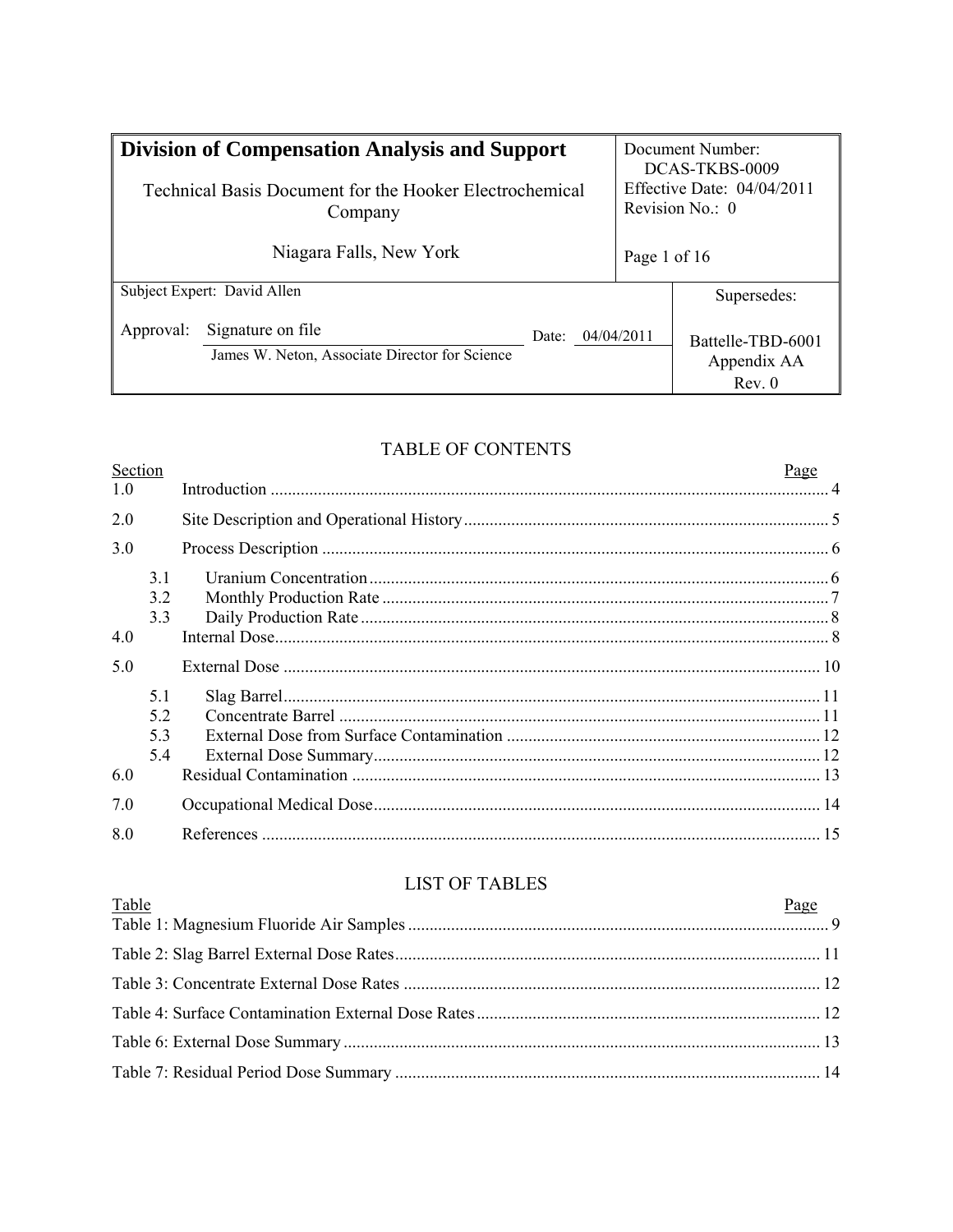| <b>Effective Date:</b> | Revision No. | Document No.   | Page 2 of $16$ |
|------------------------|--------------|----------------|----------------|
| 04/04/2011             |              | DCAS-TKBS-0009 |                |

# LIST OF FIGURES

| Figure | <u>Page</u> |  |
|--------|-------------|--|
|        |             |  |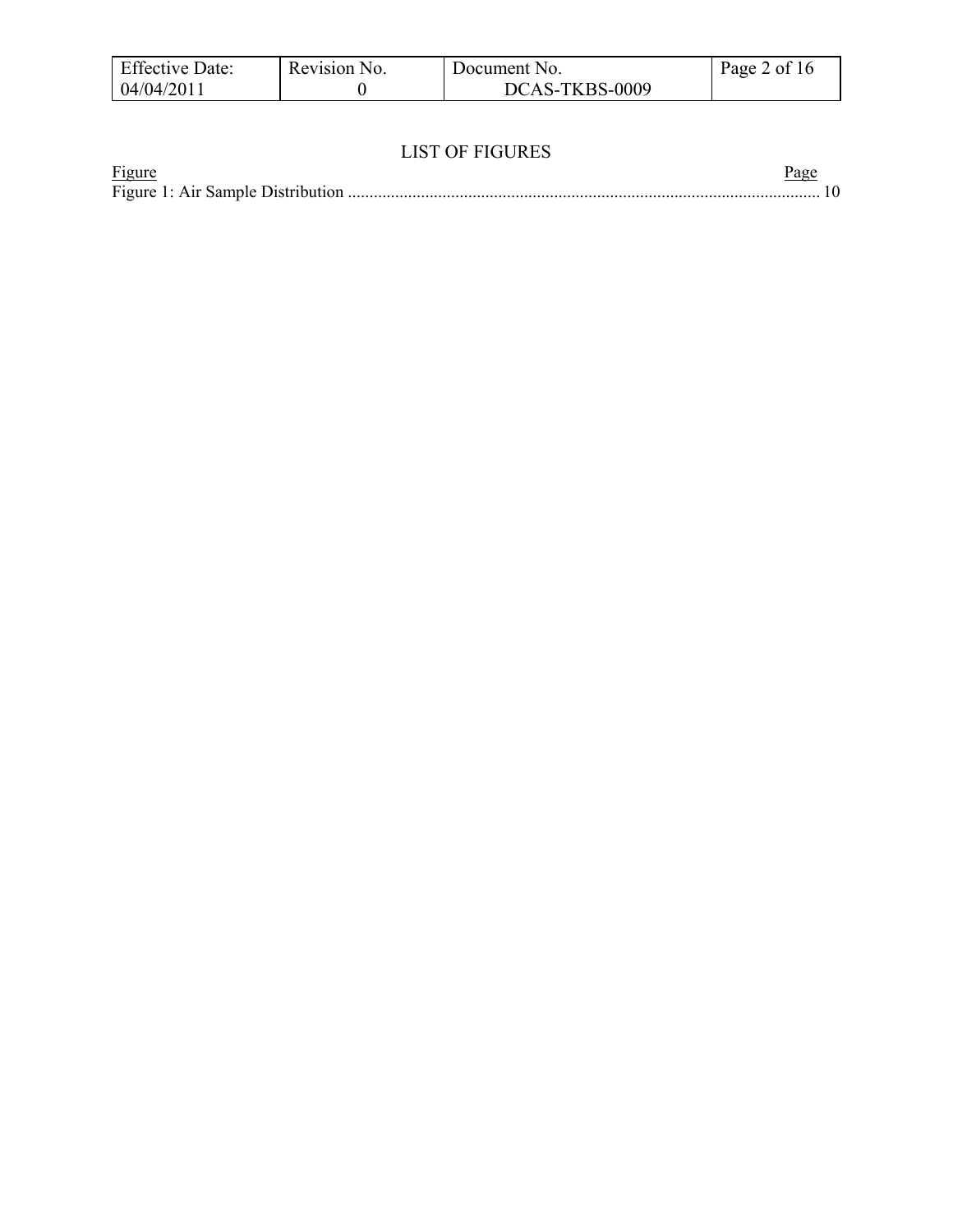| <b>Effective Date:</b> | Revision No. | Document No.   | Page 3 of 16 |
|------------------------|--------------|----------------|--------------|
| 04/04/2011             |              | DCAS-TKBS-0009 |              |

# **RECORD OF ISSUE/REVISIONS**

| <b>ISSUE</b>         |                  |          |                                        |
|----------------------|------------------|----------|----------------------------------------|
| <b>AUTHORIZATION</b> | <b>EFFECTIVE</b> |          |                                        |
| <b>DATE</b>          | <b>DATE</b>      | REV. NO. | <b>DESCRIPTION</b>                     |
| Draft                |                  | $0-A$    | Changes Battelle-TBD-6001 Appendix to  |
|                      |                  |          | a standalone document. Revises dose    |
|                      |                  |          | models to eliminate dependence on      |
|                      |                  |          | Battelle-TBD-6001. Provides more       |
|                      |                  |          | detailed description of dose models.   |
|                      |                  |          | Incorporate review comments.           |
| Draft                |                  | $0 - B$  | Incorporated internal review comments. |
| 03/31/2011           | 04/04/2011       | $0-C$    | Incorporated internal review comments. |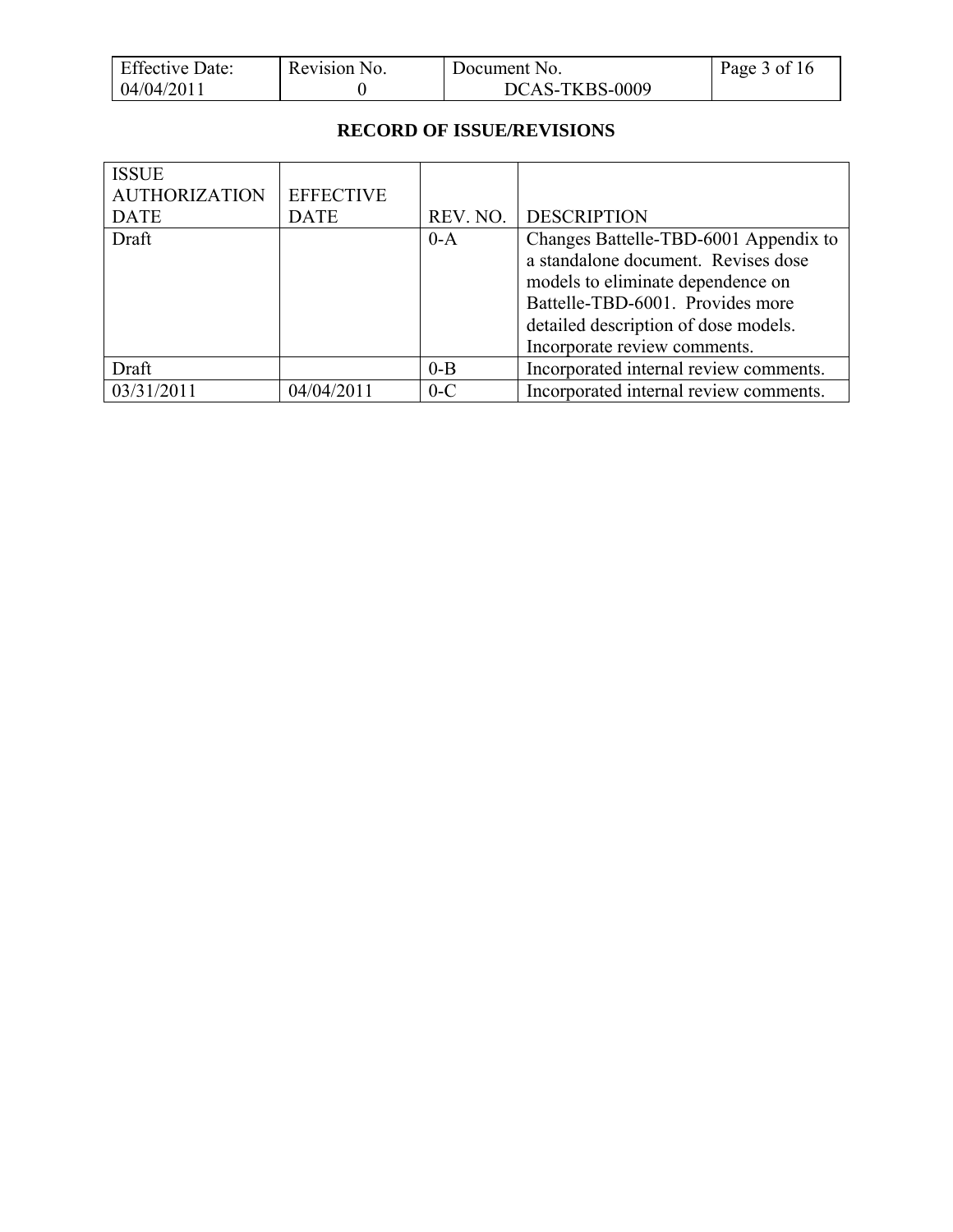| <b>Effective Date:</b> | Revision No. | Document No.   | Page 4 of 16 |
|------------------------|--------------|----------------|--------------|
| 04/04/2011             |              | DCAS-TKBS-0009 |              |

# **1.0 Introduction**

Technical basis documents and site profile documents are not official determinations made by the National Institute for Occupational Safety and Health (NIOSH) but are rather general working documents that provide historic background information and guidance to assist in the preparation of dose reconstructions at particular sites or categories of sites. They will be revised in the event additional relevant information is obtained about the affected site(s). These documents may be used to assist NIOSH staff in the completion of the individual work required for each dose reconstruction.

In this document the word "facility" is used as a general term for an area, building, or group of buildings that served a specific purpose at a site. It does not necessarily connote an "atomic weapons employer [AWE] facility" or a "Department of Energy [DOE] facility" as defined in the Energy Employees Occupational Illness Compensation Program Act of 2000 [EEOICPA; 42 U.S.C. § 7384I(5) and (12)]. EEOICPA, as amended, provides for employees who worked at an AWE facility during the contract period and/or during the residual period.

Under EEOICPA, employment at an AWE facility is categorized as either (1) during the DOE contract period (i.e., when the AWE was processing or producing material that emitted radiation and was used in the production of an atomic weapon), or (2) during the residual contamination period (i.e., periods that NIOSH has determined there is the potential for significant residual contamination after the period in which weapons-related production occurred). For contract period employment, all occupationally derived radiation exposures received at covered facilities must be included in dose reconstructions. This includes radiation exposure related to the Naval Nuclear Propulsion Program and any radiation exposure received from the production of commercial radioactive products that were concurrently manufactured by the AWE facility during the covered period. NIOSH does not consider the following exposures to be occupationally derived (NIOSH 2010):

- Background radiation, including radiation from naturally occurring radon present in conventional structures
- Radiation from X-rays received in the diagnosis of injuries or illnesses or for therapeutic reasons

For employment during the residual contamination period, only the radiation exposures defined in 42 U.S.C. § 7384n(c)(4) [i.e., radiation doses received from DOE-related work] must be included in dose reconstructions. Doses from medical X-rays are not reconstructed during the residual contamination period (NIOSH 2007). It should be noted that under subparagraph A of 42 U.S.C. § 7384n(c)(4), radiation associated with the Naval Nuclear Propulsion Program is specifically excluded from the employee's radiation dose. This exclusion only applies to those AWE employees who worked during the residual contamination period. Also, under subparagraph B of 42 U.S.C. § 7384n(c)(4), radiation from a source not covered by subparagraph A that is not distinguishable through reliable documentation from radiation that is covered by subparagraph A is considered part of the employee's radiation dose. This site profile covers only exposures resulting from nuclear weapons-related work. Exposures resulting from nonweapons-related work, if applicable, will be covered elsewhere.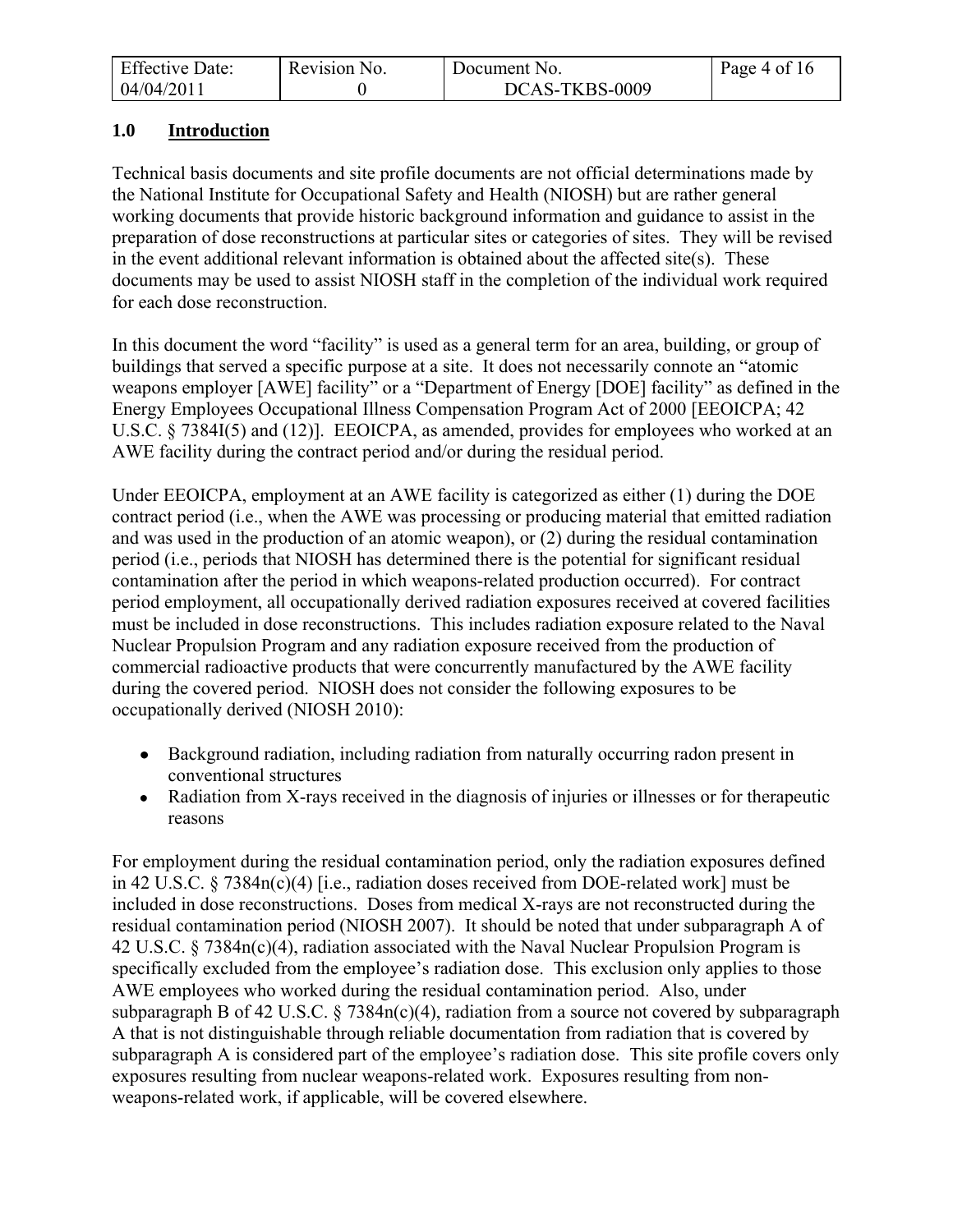| <b>Effective Date:</b> | Revision No. | Document No.   | Page 5 of 16 |
|------------------------|--------------|----------------|--------------|
| 04/04/2011             |              | DCAS-TKBS-0009 |              |

The following information from the Department of Energy's Office of Health, Safety and Security EEOICPA Find Facilities webpage defines the EEOICPA covered periods for the Hooker Electrochemical Company.

| Site:           | Hooker Electrochemical Company          |
|-----------------|-----------------------------------------|
| Location:       | Niagara Falls, New York                 |
| Covered Period: | 1943-1948, Residual Radiation 1949-1976 |

This document contains a summary of the description of the site as well as the Atomic Energy Commission activities performed there, and provides the technical basis to be used to evaluate the occupational radiation doses for EEOICPA claims.

# **2.0 Site Description and Operational History**

The Hooker Electrochemical Company (HEC) was located in Niagara Falls, New York. From January, 1943 until June, 1948 under contract No W-7405 eng-28 with the Manhattan Engineering District (MED), HEC manufactured various organic chemicals including xylene hexafluoride (P-45), xylene hexachloride, and Miller's Fluoro Lubricant (MFL). While these processes in themselves did not involve radioactive materials, during part of this period, hydrochloric acid, a byproduct of the P-45 process, was used to chemically treat uranium bearing C-2 slag as a precursor to uranium recovery (DOE 1985, pg 58).

The HEC site used under the MED program was the "D" area, 5.5 acres located on the north bank of the Niagara River in Niagara Falls, NY, about 2 miles east of the falls. Five buildings on this site, D-5, 6, 7, 8 and 9 were used under the contract with MED (1943-48). The bulk of uranium handling was conducted outdoors in an area by the railroad siding north of these buildings. This activity involved the chemical processing of uranium-bearing slag for recovery purposes (DOE 1985, Olotka 1979).

The covered period for Hooker Electrochemical is listed by the Department of Energy's Office of Worker Advocacy as 1943 through 1948 and includes both radioactive material processing and nonradioactive chemical production activities for the Manhattan Engineer District (MED) (DOE 2009). The only weapons-related radiation exposure occurred while processing uranium contaminated slag for MED. A 49' x 28' x 25' cinder block building to contain some of the necessary equipment was constructed under a letter of intent dated May 1944. Construction was completed and the building turned over to the Operating Department on July 11 1944 (Dowling 1944). No documentation was found indicating there were other sources of radiation, commercial or weapons-related, at Hooker Electrochemical.

A process description indicates this process was sufficient to take care of the excess HCl from the P-45 process (MED 1944). The P-45 process ended on January 15, 1946 (Mears 1946). This document establishes the period of operational radiation exposure from July 11, 1944 to January 15, 1946. It is possible that the slag-processing occurred for an even shorter period since some start up period would be expected. This analysis assumes a period of residual radioactivity exposure from January 16, 1946 to October 11, 1976, the date when measurements for radiation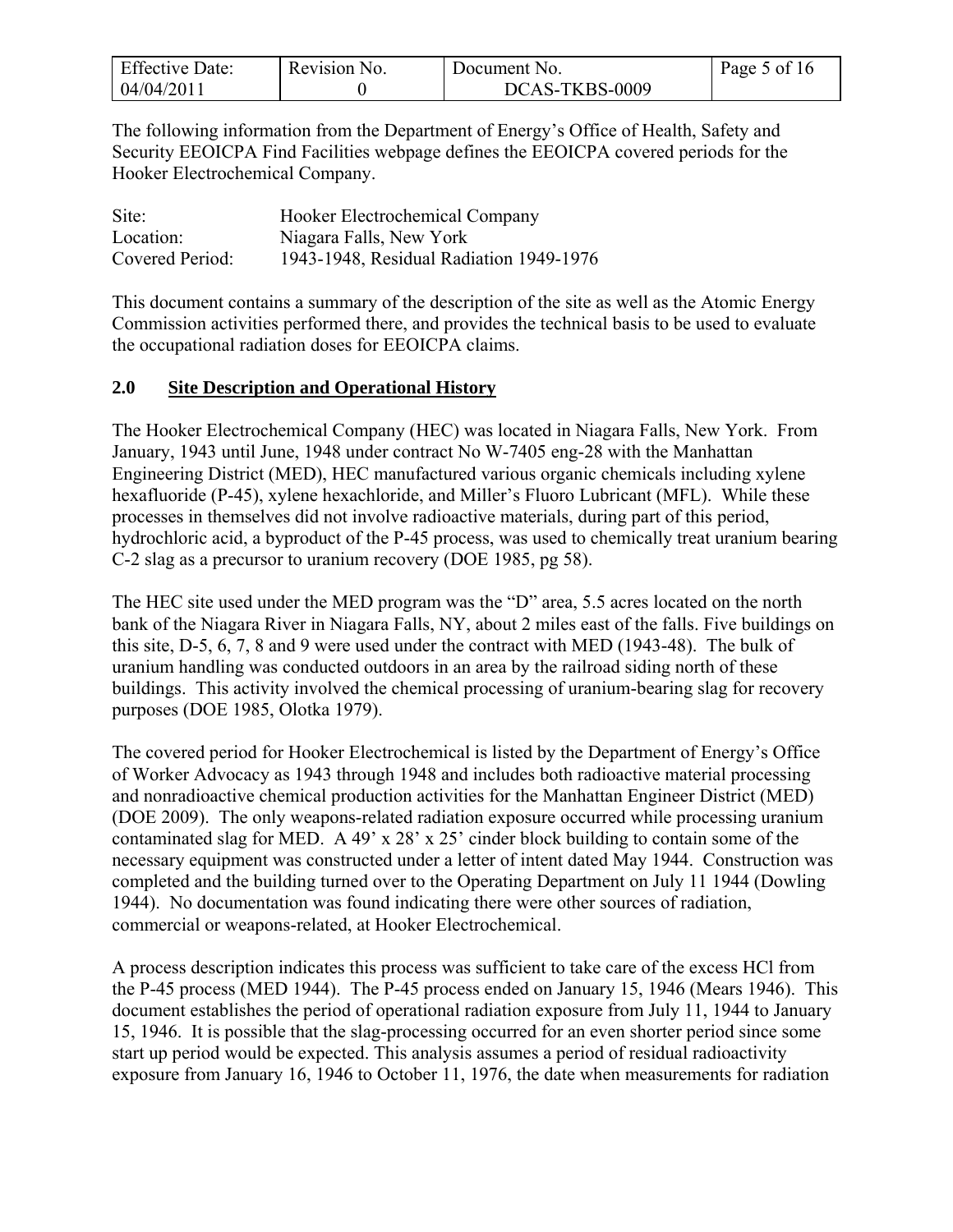| <b>Effective Date:</b> | Revision No. | Document No.   | Page 6 of 16 |
|------------------------|--------------|----------------|--------------|
| 04/04/2011             |              | DCAS-TKBS-0009 |              |

and radioactivity onsite were made and it was concluded that no elevated levels of radioactivity were onsite (DOE 1977).

# **3.0 Process Description**

The MED radiation work at Hooker Electrochemical was the concentration of uranium from slag, which had been sent to the Hooker site from the Electrometallurgical Company (DOE 1985). This material was primarily reduction bomb (dolomite) liners with an approximate composition of 90% magnesium fluoride and 10% calcium oxide. (The term bomb, as used here, refers to a device used to contain a particular chemical process.) The slag reportedly contained approximately one pound of uranium per 500 pounds of slag (MED 1944). A description of the process is contained in a Data Sheet for Industrial Hazards, dated December 8, 1944 (MED 1944).

*Slag is received in barrels containing about 500 lbs. The barrels are opened and the material is dumped on a conveyor belt which carries it up a ramp to one of the three digest tanks. 40 barrels are added to each tank. Waste HCl from the P-45 plant is passed into the digest tank and the pH is adjusted to 4.0 by the addition of water. After the tank has been filled, the contents are agitated for 20 hours. About once in two days a tank is emptied, which is sufficient turn-over to take care of waste HCl. At the completion of the digest the slurry is neutralized by dumping 100-lb. bags of lime into the tanks from an overhead platform, pumped to a plate and frame press, and filtered. The filtrate is passed off into the sewer; the precipitate is washed several times and rebarreled. Slag is concentrated from about 1 lb. [of uranium] to 5 or 10 lbs. [of uranium] by weight.*

# **3.1 Uranium Concentration**

The incoming material is assumed to have a uranium concentration of 0.2% by mass. This comes from the process description of 1 pound of uranium in 500 pounds of slag. The description indicates the uranium was concentrated *from* one pound *to* five or ten pounds indicating the incoming slag had a concentration of 1 pound of uranium per 500 pounds of slag. It should be noted that the first page of the Data Sheet indicates the uranium concentration was as high as 1% uranium in the slag. This page indicates the material was 90% Magnesium fluoride, 10% calcium oxide and 1% "X" (an MED code for uranium). These values add up to 101% indicating they are an approximation. Also, it should be noted that the process was to concentrate uranium and there is no indication whether these values are describing the incoming slag or the outgoing concentrate.

In order to address this, two documents from Mallinckrodt Chemical Works in St. Louis (Mallinckrodt) were found. The first document from 1949 indicates the slag from the metal process contains about 0.3% uranium (Lynch 1949). The second from 1965 indicates 4000 tons of C-liner slag containing 49 tons of uranium was stored at a waste site (Miller 1965). This equates to approximately 1.2% uranium concentration. To reconcile these values, it should be noted that the second document also indicates that Mallinckrodt began recycling MgF<sub>2</sub> liners in 1953. In that process, the  $MgF_2$  was used as a liner multiple times. This would increase the concentration of uranium after each use. Since the first document was written before this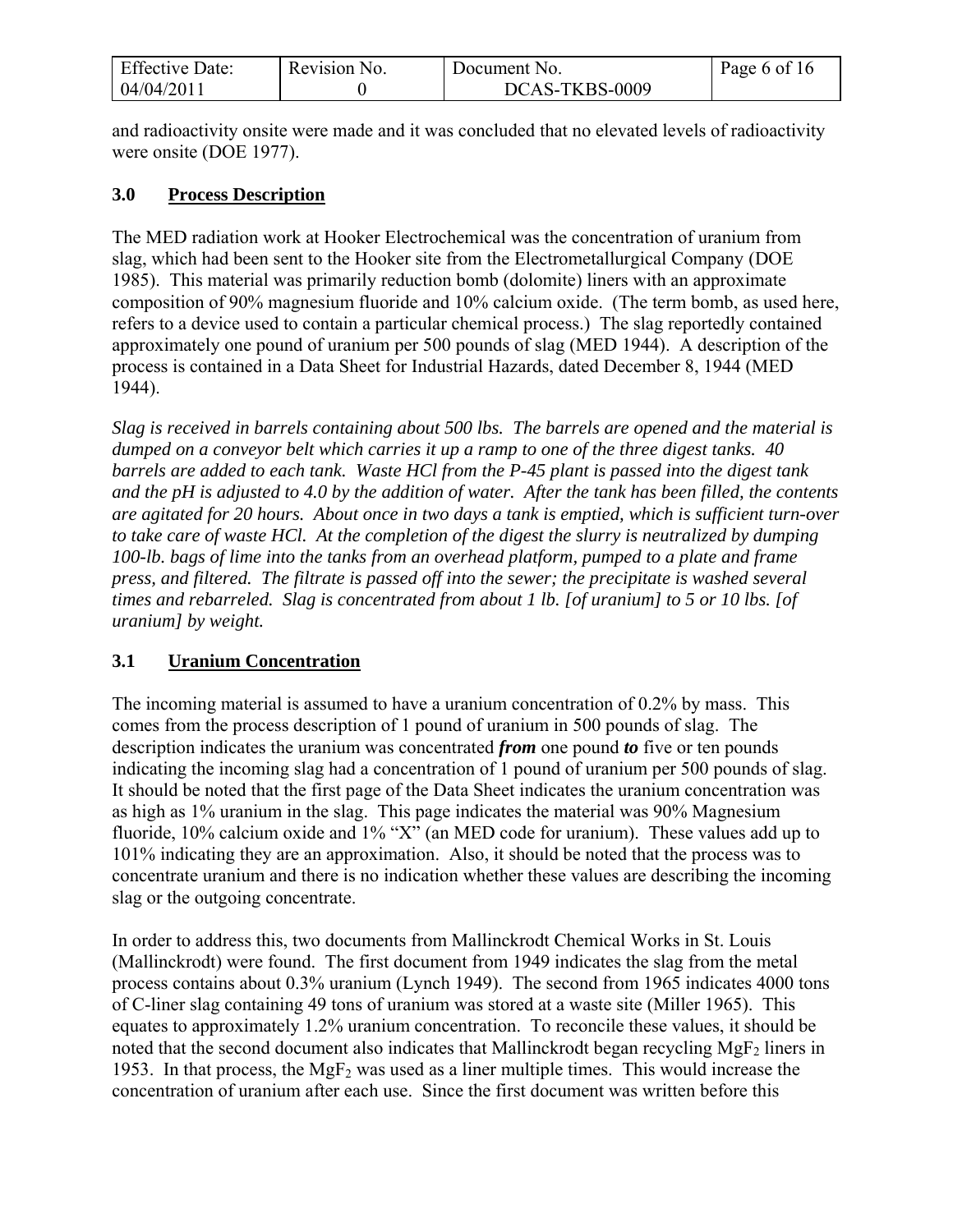| <b>Effective Date:</b> | Revision No. | Document No.   | Page 7 of 16 |
|------------------------|--------------|----------------|--------------|
| 04/04/2011             |              | DCAS-TKBS-0009 |              |

recycling began (1949) and the second written after the recycling began, it is possible some or all of the slag mentioned in the second document was recycled. Since the 0.3% value was documented before recycling began, the value should be considered most applicable to the material that would have been found at Hooker while the 1.2% value is questionable.

Lastly, if the incoming material had a uranium concentration of 1%, the Hooker process description does not appear to make sense. A 1% concentration would equate to 5 pounds of uranium in 500 pounds of slag. If that were true, the mention of one pound of uranium in the description makes no sense. Also stating that the slag was concentrated *to* 5 pounds would make no sense.

Therefore, based on the indications in the Hooker process description, the uranium concentration will be assumed to be 0.2% for the incoming slag and 2% (10 pounds in 500 pounds of concentrate) in the outgoing concentrate.

# **3.2 Monthly Production Rate**

The Data Sheet indicates approximately 10 tons of material per month was processed. This appears to correlate well with a War Department memo dated 3/8/1945 that requested medical clearance for the termination of the Hooker Electrochemical contract. This memo indicated a total of 152 tons of slag were processed through this system and that it operated from July 1944 through January 15, 1946 (Mears 1946). At 10 tons per month, this timeframe would equal 180 tons. The difference in the two values is likely due to a slower rate at the beginning of the work and the likelihood that the work was performed for a shorter time frame.

It is not clear from this documentation if the values above are related to the incoming slag or the outgoing concentrate. In order to determine this, an evaluation of the quantity of  $MgF<sub>2</sub>$  produced by the MED was performed. The MED produced 2969 tons of uranium metal between 1942 and the end of 1945 (AEC 1951). There is approximately 0.432 pounds of liner per pound of  $UF_4$ (Thayer 1955). This correlates to 0.523 pounds of liner per pound of uranium or 1554 tons of liner produced by the MED between 1942 and 1945. Much of this was produced at Mallinckrodt. Even assuming that Electromet produced as much uranium metal as Mallinckrodt, the total amount of slag produced at Electromet would be 777 tons. Not all of this slag was sent to Hooker. At least some was sent to Lake Ontario Ordnance Works for storage (AEC 1949). Also, the description of the process at Hooker (MEC 1944) indicates the rate was sufficient to take care of the waste HCl. This implies neutralizing the HCl was the limiting factor, not on the rate that slag was produced at Electromet. Therefore, the rate the slag came into Hooker should be less than the rate it was produced at Electromet.

If the 10 tons per month describes the outgoing concentrate and the material was concentrated by only a factor of 5, the incoming would have to be 50 tons per month. Over an 18 month period, that is 900 tons of material coming in. Since some of the material was too large for the process and was thus redrummed without processing, the incoming would have to be even higher. Combining that with the fact that much of the slag was sent to LOOW, it appears the 10 tons per month cannot be describing the outgoing concentrate. Therefore, the 10 tons per month will be assumed to describe the incoming slag.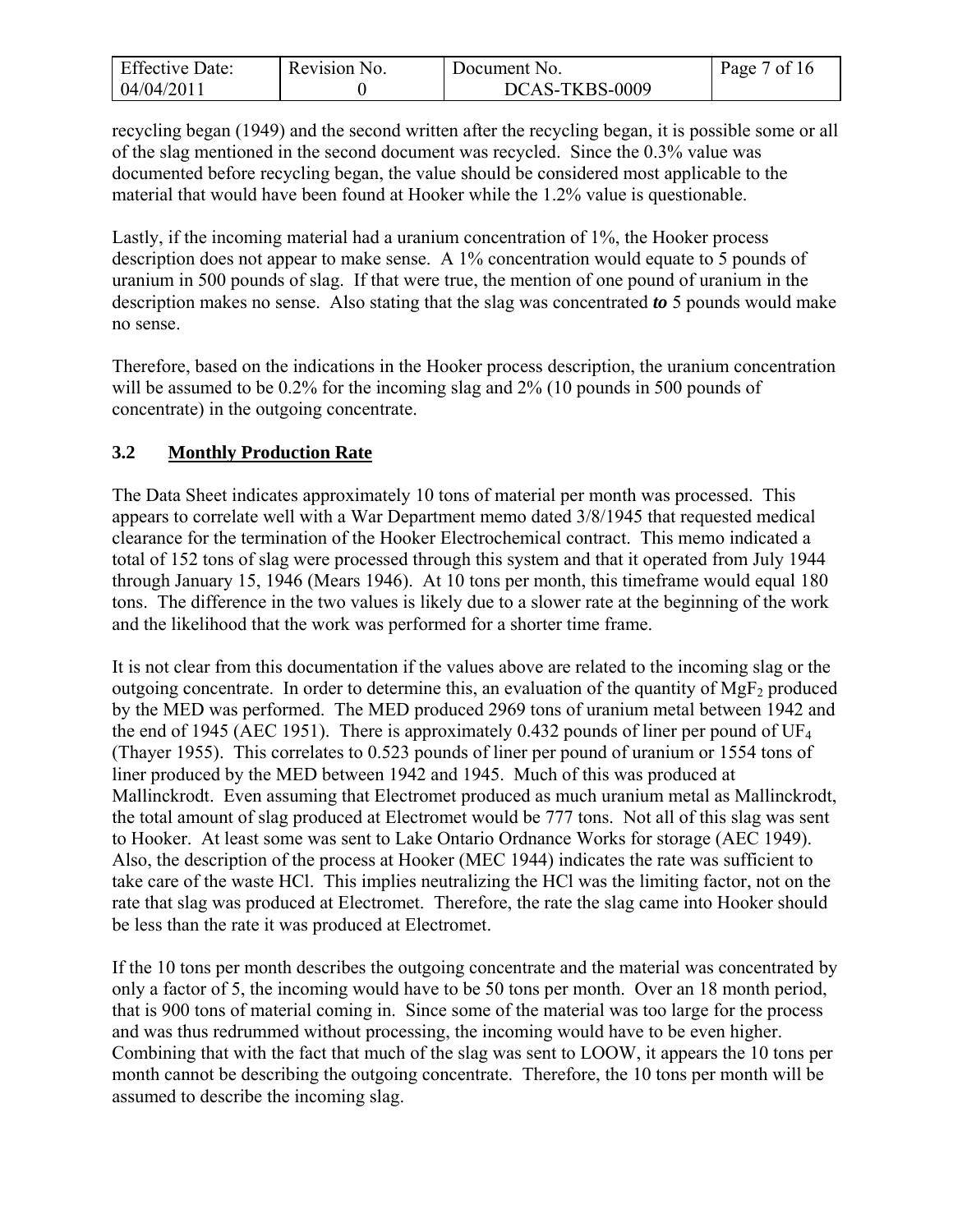| <b>Effective Date:</b> | Revision No. | Document No.   | Page 8 of 16 |
|------------------------|--------------|----------------|--------------|
| 04/04/2011             |              | DCAS-TKBS-0009 |              |

# **3.3 Daily Production Rate**

Slag coming in at a rate of 10 tons per month represents 40 barrels weighing 500 pounds each. There are only limited indications as to how long it took workers to empty these barrels. One former worker remembered the process started by dumping approximately 20 to 25 barrels per day then increasing to 40 barrels per day (Personal Communication 2009). It is questionable however whether this employee was discussing this particular project. Several inconsistencies in his recollection combined with the fact that the employee indicated they were not told what the material was leads to the realization that he may have been working on some other project at Hooker. However, the process he described includes many of the same aspects as the MgF<sub>2</sub> slag project (emptying drum, screening the material, redrumming oversized material) and is therefore a good indication of the typical pace of such work at Hooker at the time. Therefore, it is assumed that the 10 tons per month of slag contained in 40 barrels was emptied in one day.

# **4.0 Internal Dose**

No data were found in the Site Research database related to occupational internal dose during MED work. The work performed at Hooker Electrochemical involved concentrating C-2 slag. Much of that work involved either liquid or material with a high moisture content which would result in little or no airborne activity. The one task involving dry material was the dumping of barrels of MgF<sub>2</sub> slag. The slag came directly from the nearby ElectroMet facility. Two air sample results from handling this material at ElectroMet were found. The first result was an average of an unknown number of samples taken on December 24, 1947, March 30, 1948 and May 14, 1948. The average of the samples was  $456 \text{ dpm/m}^3$ . The second result was an average of three samples taken between August  $17<sup>th</sup>$  and the 19<sup>th</sup> of 1949. The average value was 398  $dpm/m<sup>3</sup>$ . Work associated with these samples included shoveling the material into the barrels.

Since there are only two results and they were reported as averages, they provide little information about the variability of the data. Therefore, additional samples associated with handling MgF<sub>2</sub> were found at Mallinckrodt and Fernald. These samples are listed in Table 1.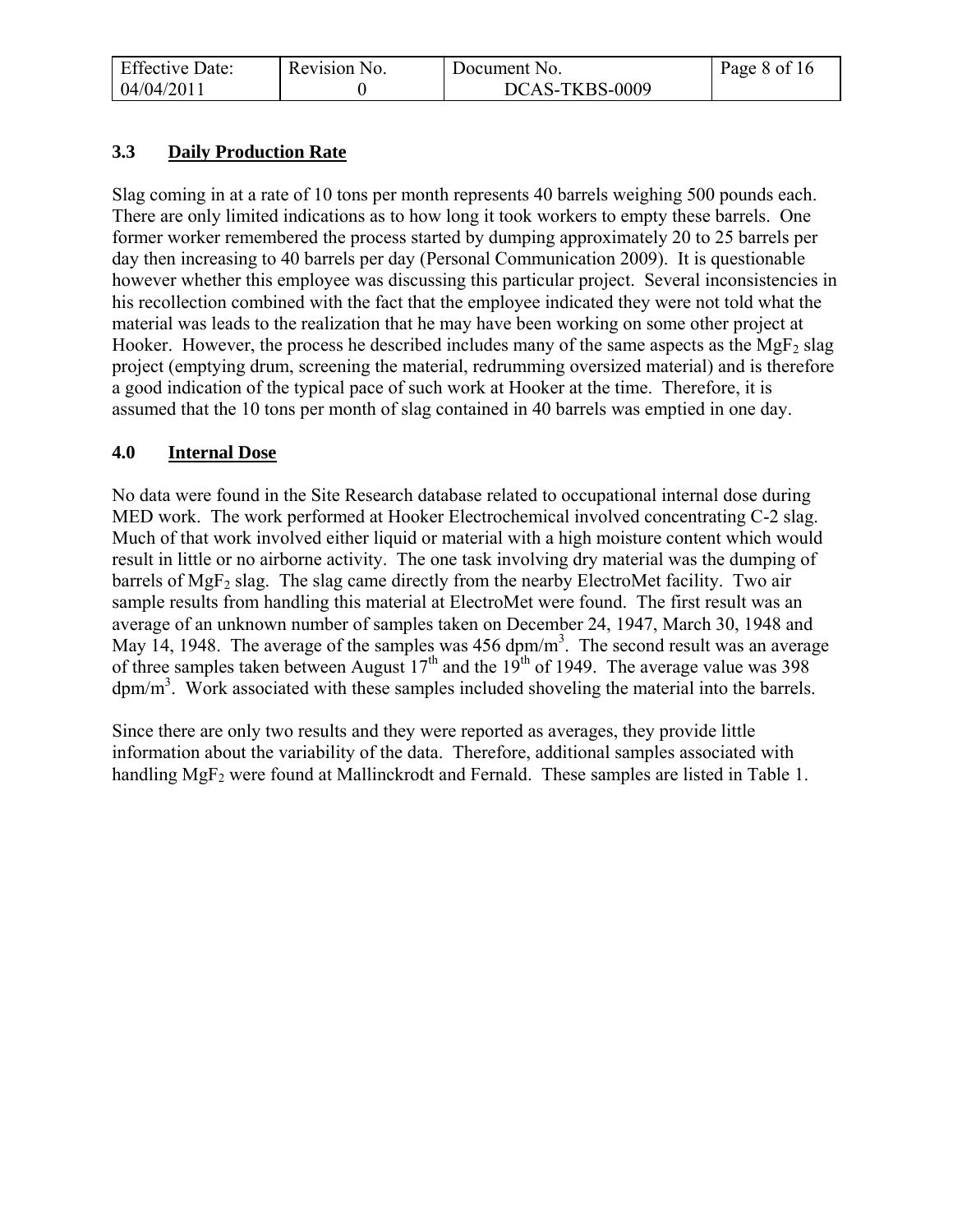| <b>Effective Date:</b> | Revision No. | Document No.   | Page 9 of 16 |
|------------------------|--------------|----------------|--------------|
| 04/04/2011             |              | DCAS-TKBS-0009 |              |

| <b>Table 1: Magnesium Fluoride Air Samples</b> |                                                    |                                  |                                               |                          |
|------------------------------------------------|----------------------------------------------------|----------------------------------|-----------------------------------------------|--------------------------|
| Site                                           | Task                                               | Air<br>Concentration<br>(dpm/m3) | Comments                                      | <b>SRDB</b><br>reference |
| ElectroMet                                     | Loading slag into<br>barrels and weighing          | 456                              | Average of unknown<br>number of samples       | 8917 pg 7                |
| ElectroMet                                     | Shoveling slag into<br>drums                       | 398                              | Average of three                              | 8930 pg 19               |
| Mallinckrodt                                   | Slag Man                                           | 154                              |                                               | 9340 pg 4                |
| Mallinckrodt                                   | Slag handling                                      | 154                              |                                               | 11553                    |
| Mallinckrodt                                   | Slag Man                                           | 77                               |                                               | 9341 pg 5                |
| Mallinckrodt                                   | Removing slag drum                                 | 237                              |                                               | 9443 pg 19               |
| Mallinckrodt                                   | Removing slag drum                                 | 60.8                             |                                               | 9443 pg 19               |
| Fernald                                        | $BZ$ – dumping can of<br>C-liner                   | 247                              |                                               | 34544                    |
| Fernald                                        | $BZ$ – dumping can of<br>C-liner                   | 191                              |                                               | 34544                    |
| Fernald                                        | $BZ$ – dumping can of<br>C-liner                   | 255                              |                                               | 34544                    |
| Fernald                                        | $BZ$ – dumping can of<br>C-liner                   | 206                              |                                               | 34544                    |
| Fernald                                        | $BZ -$ dumping drum<br>of C-liner                  | 793                              |                                               | 42627                    |
| Fernald                                        | $BZ -$ dumping drum<br>of C-liner                  | 829                              |                                               | 42627                    |
| Fernald                                        | $BZ -$ dumping drum<br>of C-liner                  | 424                              |                                               | 42627                    |
| Fernald                                        | $BZ -$ dumping drum<br>of slag outdoors            | 32                               |                                               | 42628                    |
| Fernald                                        | $BZ -$ dumping drum<br>of slag outdoors            | 110                              |                                               | 42628                    |
| Fernald                                        | $BZ$ – dumping drum<br>of slag outdoors            | 85                               | Value calculated from<br>average, min and max | 42628                    |
| Fernald                                        | $\overline{B}Z$ – dumping drum<br>of slag outdoors | 85                               | Value calculated from<br>average, min and max | 42628                    |

# These samples were used to determine the parameters of a lognormal distribution. The analysis resulted in determining a geometric standard deviation (GSD) of 2.43 and a geometric mean (GM) value of 187.7 dpm/m<sup>3</sup>. The 95<sup>th</sup> percentile of this distribution is 806 dpm/m<sup>3</sup>. Figure 1 shows the individual data points along with the fit associated with these parameters.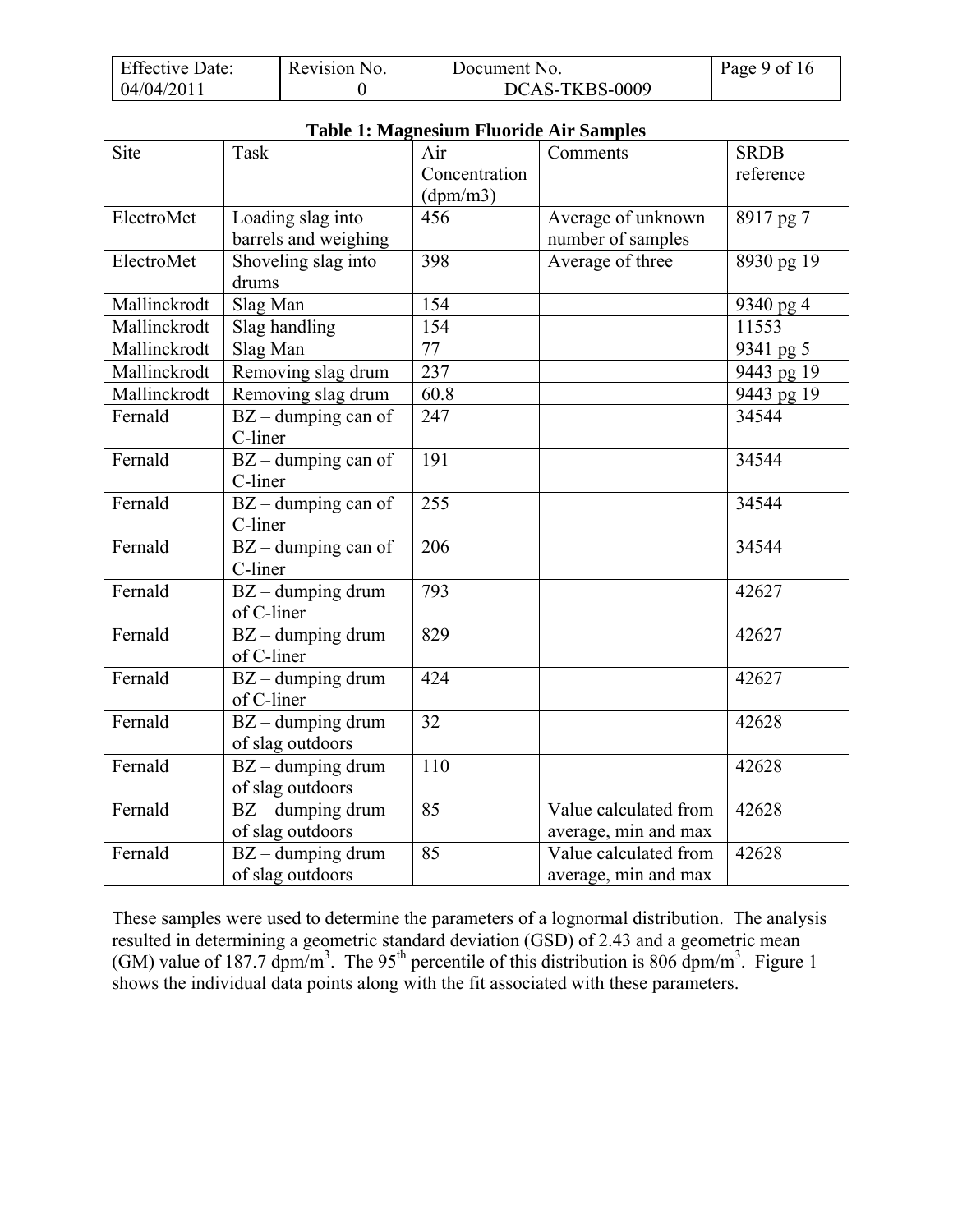| <b>Effective Date:</b> | Revision No. | Document No.   | Page 10 of 16 |
|------------------------|--------------|----------------|---------------|
| 04/04/2011             |              | DCAS-TKBS-0009 |               |



Drum dumping is the highest airborne causing evolution at Hooker but it was performed only one day per month. The next highest airborne causing evolution would be the filtering and drumming of the concentrate after digestion. The remaining operations were performed in a liquid system. In order to determine an intake associated with filter operations, measurements associated with the digestion of uranium concentrates were considered. Digestion of concentrates involves many of the same basic steps as the concentration of  $MgF_2$  at Hooker. A report by Christofano and Harris (Christofano 1960) determined the range of airborne activity associated with digesting uranium concentrates to be between 17 dpm/m<sup>3</sup> and 100 dpm/m<sup>3</sup> with an average concentration of 40  $\text{dpm/m}^3$ . They also noted the uranium concentration in the incoming concentrate was 70% to 90%  $U_3O_8$ . Using the average (80%) equates to a uranium concentration of 68%. The concentrate being filtered at Hooker is 2% uranium. Adjusting the highest air concentration (100 dpm/m<sup>3</sup>) down to 2% uranium produces a uranium airborne concentration of 2.95 dpm/m<sup>3</sup>.

The internal dose estimate for Hooker will assume individuals are exposed to slag dumping 5% of the time (1 day per month) and the airborne concentration associated with filter operations the remaining 95% of the time. This produces an average airborne concentration of 43.1 dpm/m<sup>3</sup>. It is further assumed that the operators worked 48 hours per week for 50 weeks per year resulting in 2400 hours of work per year. This results in an intake rate of 340 dpm/calendar day.

The airborne concentration was also used to determine an ingestion intake per OCAS-TIB-0009 (OCAS 2004). This results in an ingestion intake of 5.9 dpm/calendar day.

#### **5.0 External Dose**

No external dosimetry data were found related to occupational external dose at Hooker during the MED work. Therefore, external dose was modeled using the computer code MCNPX (LANL 2009). External dose associated with the incoming barrels of slag (0.2% uranium) was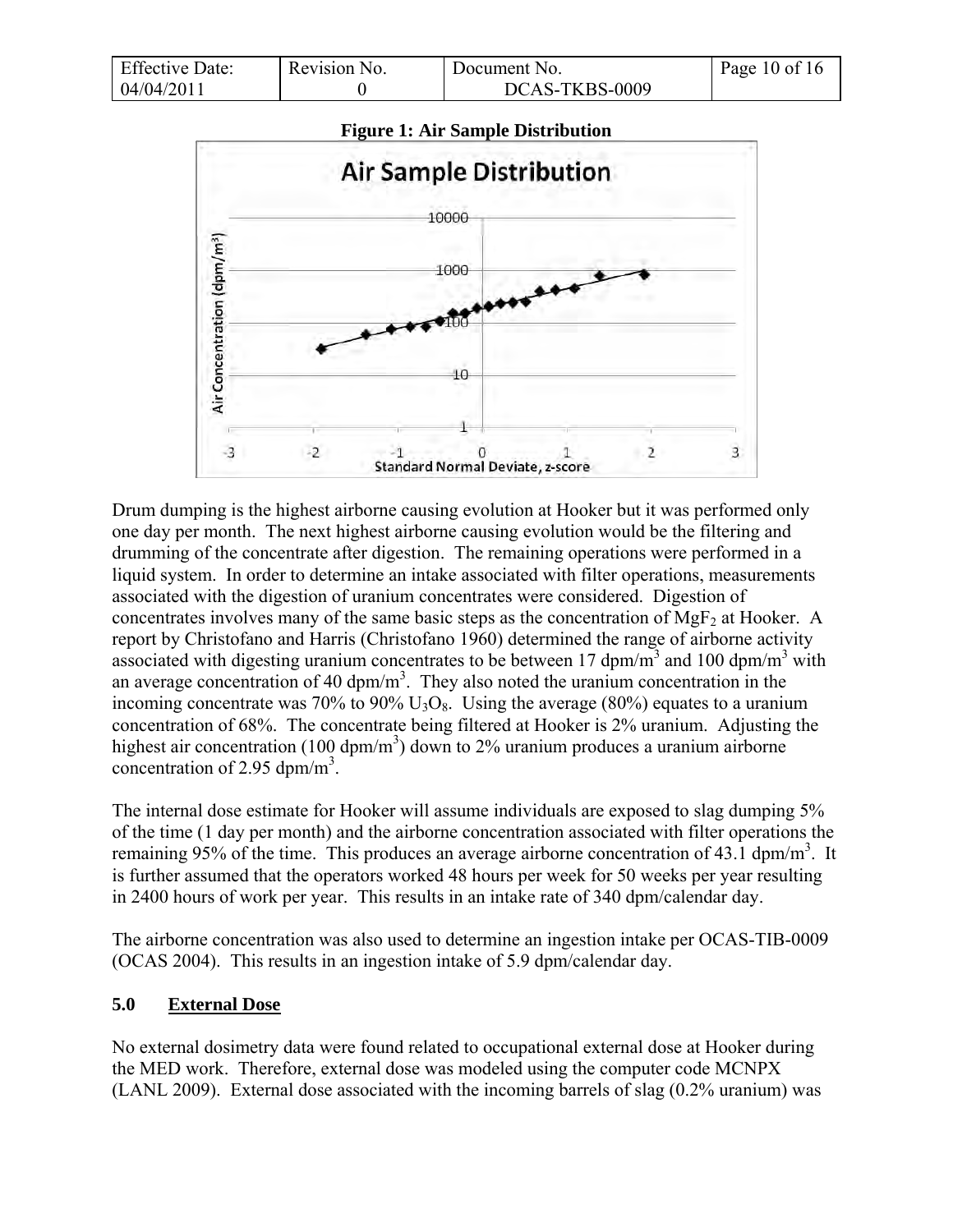| <b>Effective Date:</b> | Revision No. | Document No.   | Page 11 of 16 |
|------------------------|--------------|----------------|---------------|
| 04/04/2011             |              | DCAS-TKBS-0009 |               |

modeled as well as with a barrel of uranium concentrate (2% uranium) and surface contamination.

# **5.1 Slag Barrel**

The slag was reported to have arrived in wooden barrels with 500 pounds of slag in each barrel. The barrel was modeled as a cylinder. The material was assumed to be contained within a 50 gallon volume 36 inches high. The reported composition of the slag was 90% MgF (assumed to mean MgF<sub>2</sub>), 10% CaO and 1% X (a code for uranium). These values sum to 101% and therefore must be adjusted. The uranium was assumed to be in the form of  $UO<sub>2</sub>$  since small particles of uranium would readily oxidize. As discussed in section 3.1 the uranium concentration is assumed to be  $0.2\%$  by weight. The percentages of MgF<sub>2</sub> and CaO were reduced proportionally so that the entire composition added to 100%. This results in a composition of  $0.23\%$  UO<sub>2</sub> (0.2% uranium), 89.80% MgF<sub>2</sub> and 9.98% CaO. 500 pounds of material contained in a 50 gallon space results in an average density of 1.2 g/cc. The uranium was assumed to be naturally enriched with short-lived decay products in equilibrium with their parent radionuclides. The shielding that would be provided by the barrel walls was ignored.

MCNPX was utilized to calculate the dose rate from direct photons and bremsstrahlung x-rays at a distance of one foot and one meter from the barrel. Dose conversion coefficients listed in ICRP 1996 Table A.1 were utilized for this calculation. The dose rate from beta particles was determined directly above the barrel on contact and one foot above the barrel. Dose conversion coefficients from ICRP 1996 Table A.43 were utilized for this calculation. The resulting dose rates are shown in Table 2.

|         | Photons  | <b>Betas</b> |  |  |
|---------|----------|--------------|--|--|
|         | (mr/hr)  | (mrem/hr)    |  |  |
| Contact | N/A      | 1.91E+00     |  |  |
| 1 foot  | 1.94E-02 | $4.61E-01$   |  |  |
| meter   | 5.78E-03 | N/A          |  |  |

**Table 2: Slag Barrel External Dose Rates** 

# **5.2 Concentrate Barrel**

After digestion and filtering, the filtered concentrate was placed into barrels. This was also modeled using the same assumptions as the slag barrel except the uranium concentration was assumed to be 2%. The composition of the concentrate was then  $2.27\%$  UO<sub>2</sub> (2% uranium), 87.96% MgF<sub>2</sub> and 9.77% CaO.

The calculated dose rates from the concentrate barrel are shown in table 3.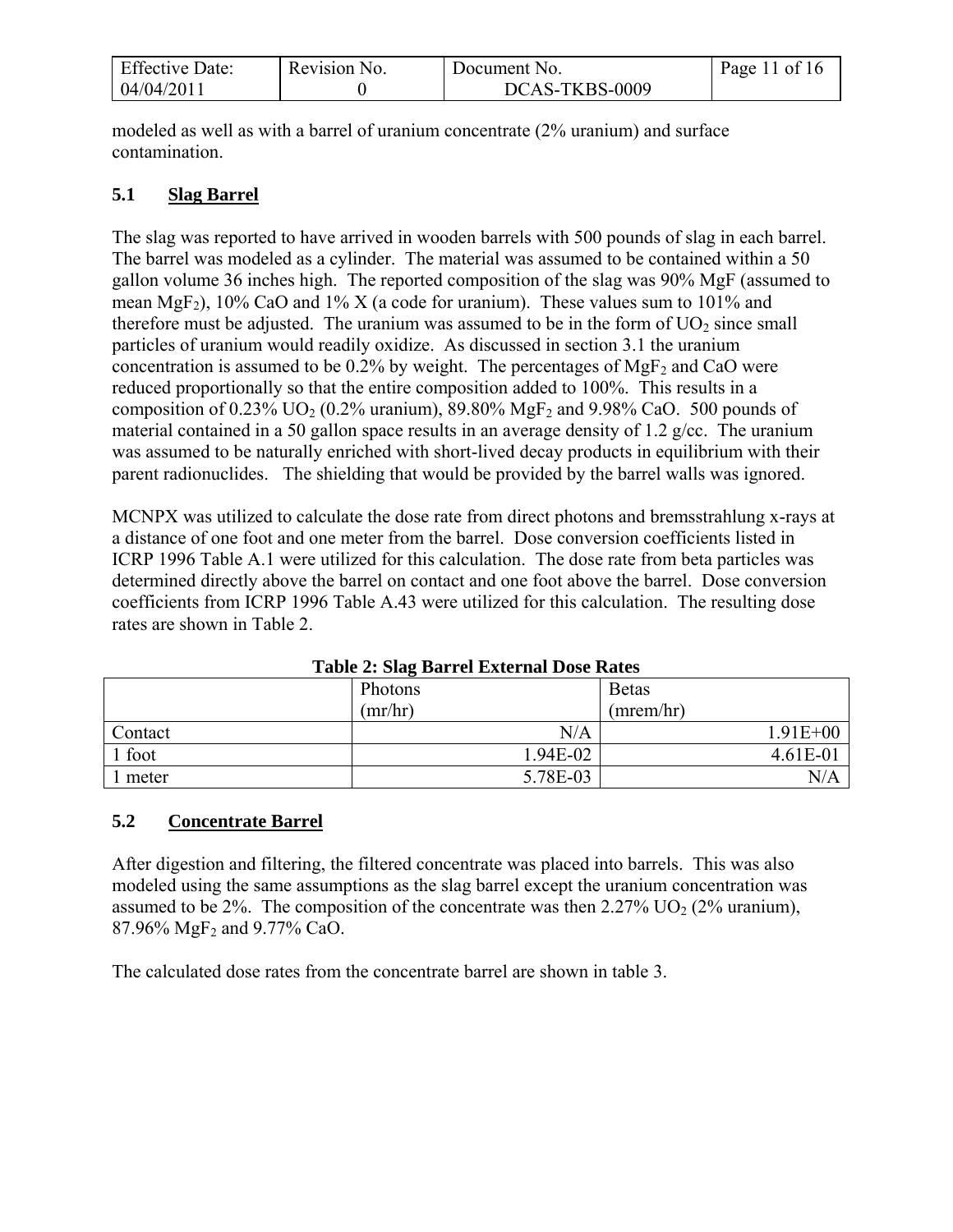| <b>Effective Date:</b> | Revision No. | Document No.   | Page 12 of 16 |
|------------------------|--------------|----------------|---------------|
| 04/04/2011             |              | DCAS-TKBS-0009 |               |

| Table 9. Concentrate External Dose Rates |           |              |  |
|------------------------------------------|-----------|--------------|--|
|                                          | Photons   | <b>Betas</b> |  |
|                                          | (mrem/hr) | (mrem/hr)    |  |
| Contact                                  | N/A       | $1.93E + 01$ |  |
| 1 foot                                   | 1.65E-01  | $4.44E + 00$ |  |
| meter                                    | 4.91E-02  | N/A          |  |

# **Table 3: Concentrate External Dose Rates**

### **5.3 External Dose from Surface Contamination**

Next the external dose rate from surface contamination was calculated again utilizing the computer code MCNPX. The model assumed a large area of contamination (circle with a 100 meter diameter). The contamination was assumed to be evenly distributed over the area. The radioactive components of the contamination were assumed to be naturally enriched uranium in equilibrium with its short-lived decay products. The dose rate one foot from the surface was calculated assuming a contamination of 1  $dpm/m^2$  alpha activity. This produced conversion factors that could then be multiplied by the surface contamination values to obtain external dose rates. The result of these calculations is shown in Table 4.

#### **Table 4: Surface Contamination External Dose Rates**

|        | Conversion factor                             | Dose Rate        |
|--------|-----------------------------------------------|------------------|
| Photon | 6.79E-10 mr/hr per dpm alpha/m <sup>2</sup>   | $1.90E-04$ mr/hr |
| Beta   | 6.04E-08 mrem/hr per dpm alpha/m <sup>2</sup> | 1.69E-02 mrem/hr |

The surface contamination level was estimated by assuming the airborne activity deposited with a velocity of 0.00075 m/s. The airborne activity used was the average activity from section 4.0  $(43.1 \text{ dpm/m}^3)$ . The airborne was assumed to deposit for 2400 hours (one full work year) without any removal mechanism. This resulted in a surface contamination level of 279410  $dpm/m<sup>2</sup>$ . This value was multiplied by the conversion factors in Table 4 to obtain the estimate of external dose rates due to surface contamination. The resulting dose rates are also contained in Table 4.

All beta exposure is entered into IREP as electrons >15keV. Energy distribution of the photon exposure rate from surface contamination was also calculated using MCNPX. The energy distribution was determined to be 80.2% <30keV, 12.3% 30 to 250 keV and 7.5% >250 keV. These values should be used in calculating photon dose.

# **5.4 External Dose Summary**

Operators are assumed to spend 1 day per month (5%) emptying barrels of slag. A similar amount of time is assumed to be spent loading concentrate into barrels. Additionally, operators are assumed to be exposed to external radiation from surface contamination 100% of the time. Laborers are assumed to be in the area 100% of the time but not directly handle the material. As such, they are assumed to be exposed 100% of the time to external radiation from surface contamination. Supervisors are assumed to spend 50% of their time in the area but not directly handle material. Clerical or other individuals are assumed to be in the area 5% of the time but not directly handle material.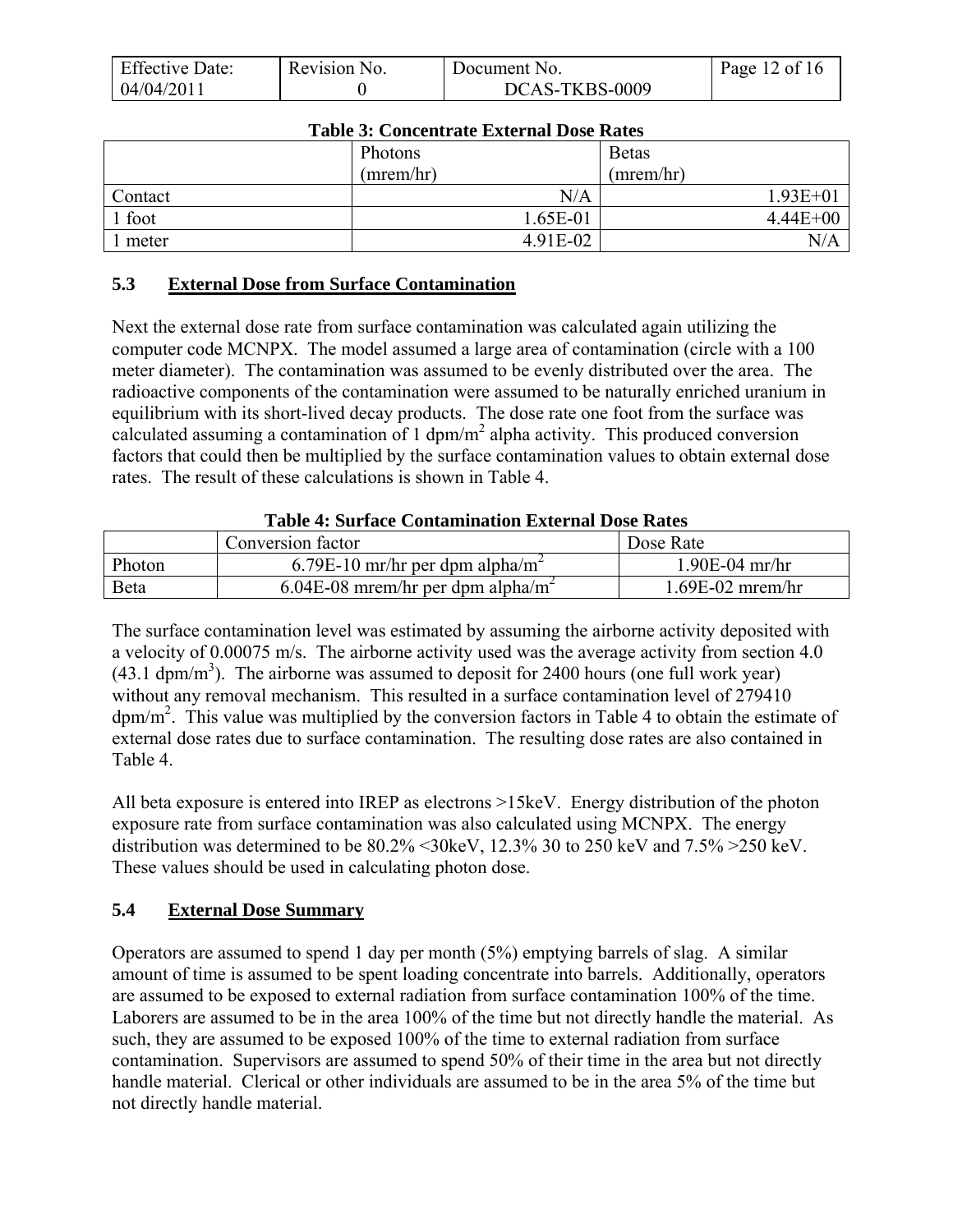| <b>Effective Date:</b> | Revision No. | Document No.   | Page 13 of 16 |
|------------------------|--------------|----------------|---------------|
| 04/04/2011             |              | DCAS-TKBS-0009 |               |

While handling the material directly, operators are assumed to spend 50% of their time one foot from the barrels and the remaining 50% of the time one meter from the barrels. The operators' hands are assumed be in contact with the material the entire time they are one foot from the barrels. The annual doses were calculated for photon dose, skin of the whole body (WB-skin) and the hands and forearms. The overall external dose estimates for operational periods are shown in Table 6.

| 1 WALL OF EMPLEMENT & ODE D'UMMINISTER |                      |              |                    |  |  |
|----------------------------------------|----------------------|--------------|--------------------|--|--|
|                                        | Photon               | WB-Skin      | Hands and forearms |  |  |
|                                        | (mr/yr)              | (mrem/yr)    | (mrem/yr)          |  |  |
|                                        | <b>Material Dose</b> |              |                    |  |  |
| Operators                              | $1.43E + 01$         | $2.94E + 02$ | $1.27E + 03$       |  |  |
| <b>Contamination Dose</b>              |                      |              |                    |  |  |
| <b>Operators</b>                       | 4.55E-01             | $4.05E + 01$ | $4.05E + 01$       |  |  |
| Laborers                               | 4.55E-01             | $4.05E + 01$ | $4.05E + 01$       |  |  |
| Supervisors                            | 2.28E-01             | $2.03E + 01$ | $2.03E + 01$       |  |  |
| Clerical                               | 2.28E-02             | $2.03E + 00$ | $2.03E + 00$       |  |  |

**Table 6: External Dose Summary** 

The photon doses from material should be entered into IREP as 30keV to 250 keV photons with a constant distribution. Photon doses from contamination should be entered into IREP as a constant distribution with the energy distributed as 80.2% <30 keV, 12.3% 30 to 250 keV and 7.5% >250 keV. The WB-skin and hands and forearms doses should be entered as electrons greater than 15 keV with a constant distribution. The 1944 and 1946 doses should be prorated to the fraction of the year the operation occurred based on a start date of July 11, 1944 and an end date of January 15, 1946.

# **6.0 Residual Contamination**

For the purposes of this document, the residual contamination period at Hooker Electrochemical is considered to begin on January 15, 1946 and end on October 11, 1976. The end date is based on the Residual Contamination report (NIOSH 2009) and the date of the radiological survey that concluded that no elevated levels of radioactivity were onsite (DOE 1977 pg 11).

The external dose rates used during this period are the dose rates contained in section 5.3 from the surface contamination.

The internal dose rates are based on the surface contamination values derived in section 5.3 combined with a resuspension factor of  $1x10^{-6}$  m<sup>-1</sup>. NUREG-1720 provides this value as the Nuclear Regulatory Commission's recommendation of an appropriate resuspension factor for license termination screening. The recommendation indicates a resuspension factor of  $1x10^{-6}$  m<sup>-1</sup> is more realistic than the previous value of  $1.42 \times 10^{-5}$  m<sup>-1</sup> and sufficiently conservative for screening analysis. In this analysis, the NRC noted a significant difference between those studies conducted in areas with freshly deposited contamination versus those involving "operating facilities or those undergoing decommissioning". Since the NRC report was associated with decommissioning, they chose to not use those studies involving freshly deposited contamination.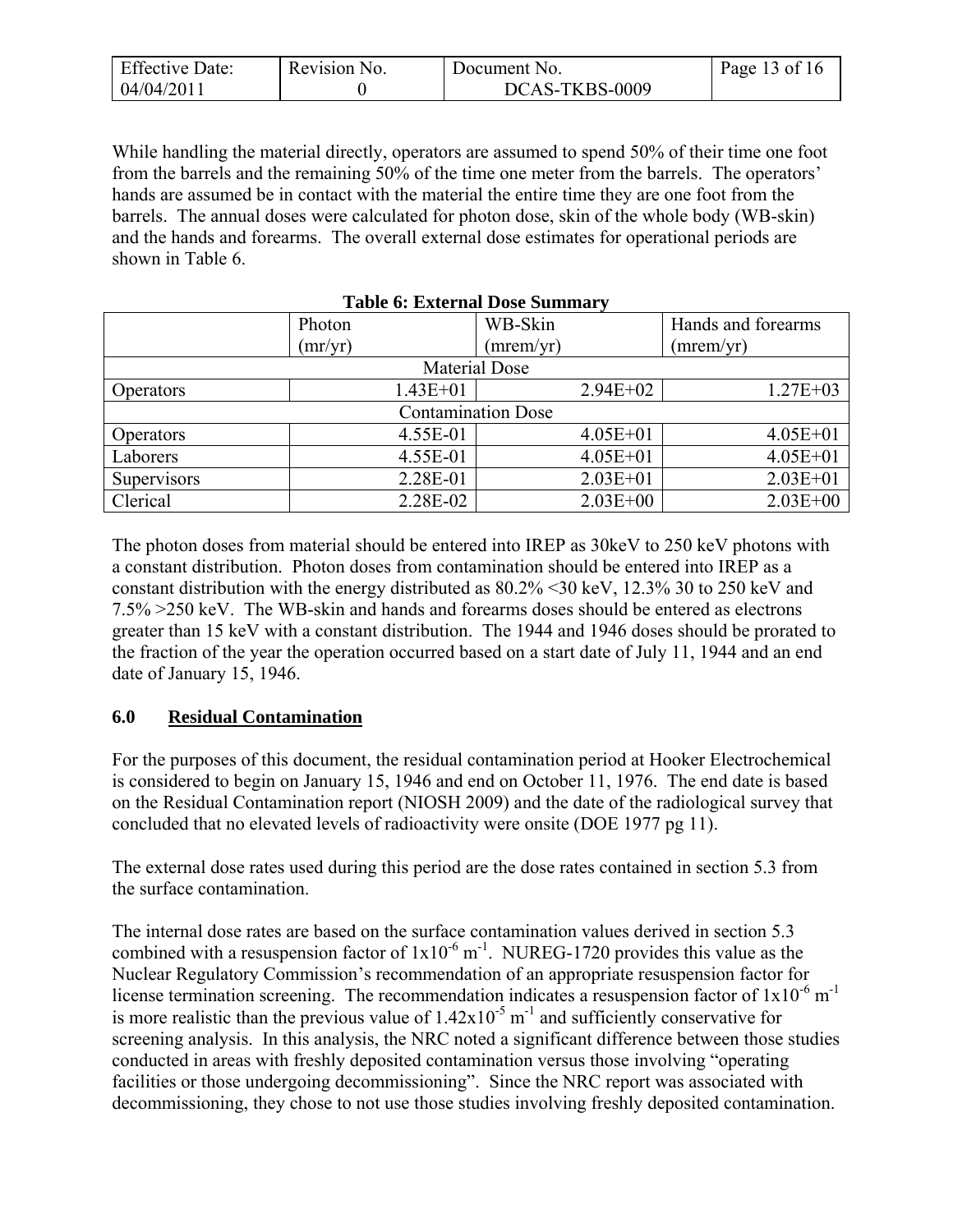| <b>Effective Date:</b> | Revision No. | Document No.   | Page 14 of 16 |
|------------------------|--------------|----------------|---------------|
| 04/04/2011             |              | DCAS-TKBS-0009 |               |

The basis for this decision was the assumption that any area undergoing decommissioning would likely be washed down.

At Hooker, the majority of the airborne contamination (and thus the surface contamination) was located where the slag drums were emptied. This work was accomplished outdoors on a concrete pad near the railroad spur. As such, the contamination was exposed to the elements in western New York State. Wind, rain, and snow melt would quickly accomplish the same effect as washing down the area with a water hose. Therefore the resuspension factor from NUREG-1720 appears to be applicable at Hooker.

The surface contamination value is based on a bounding estimate of the airborne levels deposited for 2400 hours with no removal mechanisms. The surface contamination value is then a bounding value. Since both the internal and external exposure estimates are based on this bounding value, the dose estimated during the residual period will be entered into IREP as a constant.

| <b>Internal Dose</b> |           |                   |          |                           |              |  |  |
|----------------------|-----------|-------------------|----------|---------------------------|--------------|--|--|
| Job Category         | Years     | Nuclide           |          | Intake (dpm/calendar day) |              |  |  |
| All jobs             | 1946-1976 | $U-234$           |          |                           | 2.20         |  |  |
| <b>External Dose</b> |           |                   |          |                           |              |  |  |
| Job Category         | Years     | Photons $(mr/yr)$ |          | Skin ( $merm/yr$ )        |              |  |  |
| Operators            | 1946-1976 |                   | 4.55E-01 |                           | $4.05E + 01$ |  |  |
| Laborers             | 1946-1976 |                   | 4.55E-01 |                           | $4.05E + 01$ |  |  |
| Supervisors          | 1946-1976 |                   | 2.28E-01 |                           | $2.03E + 01$ |  |  |
| Clerical             | 1946-1976 |                   | 2.28E-02 |                           | $2.03E + 00$ |  |  |

**Table 7: Residual Period Dose Summary** 

The internal and external values applicable to the residual period are shown in Table 7.

All internal dose is entered into IREP as alpha radiation with a constant distribution. External photon dose should be entered into IREP as a constant distribution with an energy distribution of 80.2% <30keV photons, 12.3% 30 to 250 keV photons and 7.5% >250 keV photons. External skin doses should be entered into IREP as a constant distribution of electrons >15keV.

# **7.0 Occupational Medical Dose**

The War Department memo dated March 8, 1945 indicated the medical requirements included a pre-employment exam including a chest x-ray as well as a monthly blood count and monthly urinalysis. It also indicates there were no special exams and that this schedule was not adhered to after the first year of operation (Mears 1946). No other information regarding occupational medical dose specific to Hooker Electrochemical was found. Information to be used in dose reconstructions for which no specific information is available is provided in ORAUT-OTIB-0006, the dose reconstruction project technical information bulletin covering diagnostic x-ray procedures. The assigned frequency should be only a pre-employment PA chest x-ray.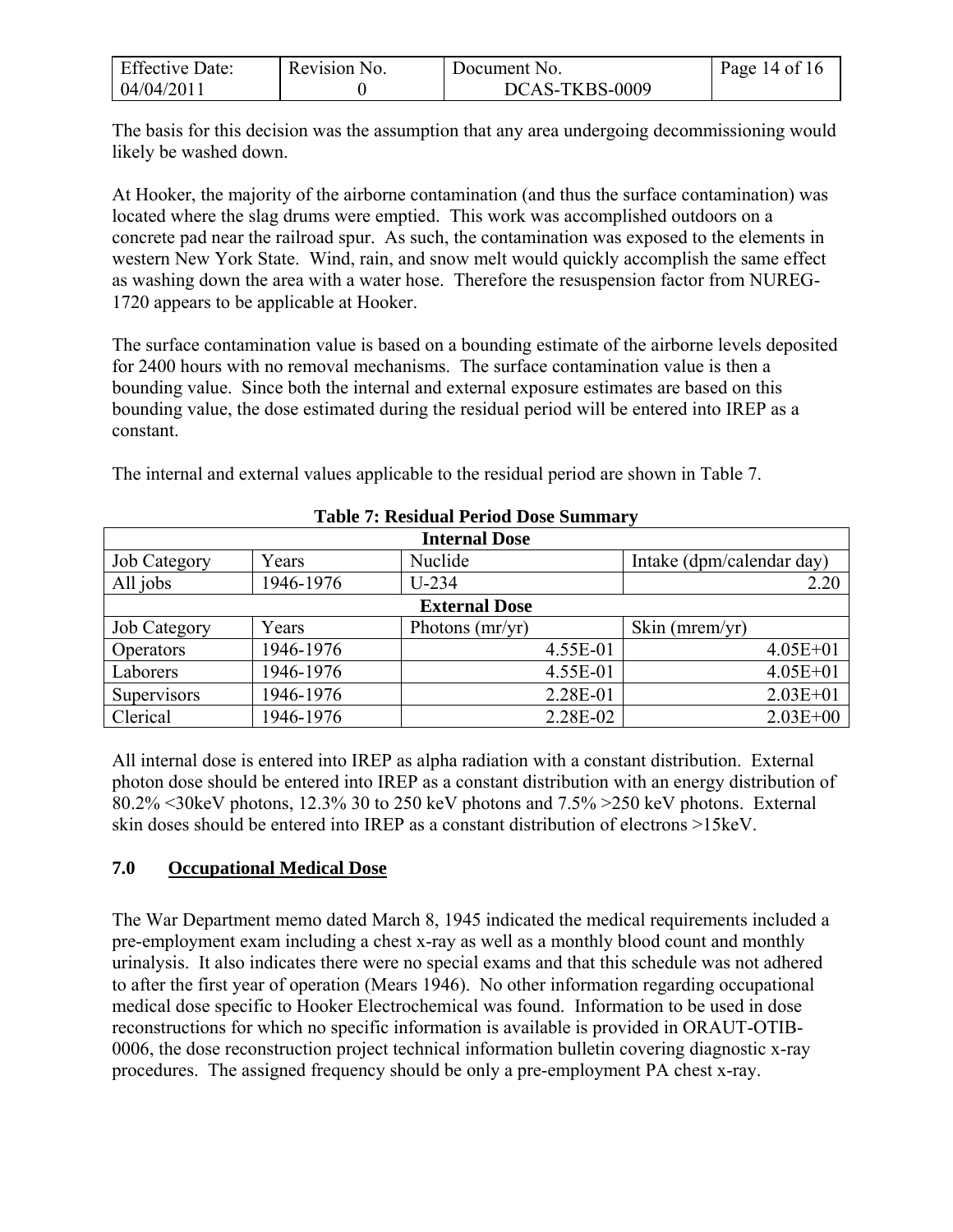| <b>Effective Date:</b> | Revision No. | Document No.   | Page 15 of 16 |
|------------------------|--------------|----------------|---------------|
| 04/04/2011             |              | DCAS-TKBS-0009 |               |

#### **8.0 References**

AEC 1949, Atomic Energy Commission, *SF Material Accounting Procedure Manual for the Tonawanda Sub-Office of the New York Operations Office*, July 15, 1949, SRDB 61025 pg. 192

AEC 1951, Atomic Energy Commission, *The Production of Uranium Feed Material*, May 22, 1951, SRDB 4125 pg 77

Christofano 1960, The Industrial Hygiene of Uranium Refining, Emil Christofano and William B. Harris, November 1960, SRDB 15774

DOE 1977, U.S. Department of Energy, 1977, *Formerly Utilized MED/AEC Sites Remedial Action Program, Radiological Survey of the Hooker Chemical Company, Niagara Falls, New York, Final Report*, Washington, D.C., January 1977, SRDB 10797

DOE 1985, U.S. Department of Energy, 1985, *Formerly Utilized Sites Remedial Action Report Elimination Report for Occidental Chemical Corporation (Former Hooker Electrochemical Company) Niagara Falls, New York,* Washington, D.C. SRDB 11002 pp. 58

DOE 2009, Office of Health, Safety and Security, EEOICPA web site. http://www.hss.energy.gov/healthsafety/fwsp/advocacy/faclist/findfacility.cfm

Dowling 1944, Dowling, Francis A., c. 1944, *Completion Report, Construction of Hooker Electrochemical Company P-45 Plant,* Contract No. W-7405-ENG-28, Tonawanda Area-Manhattan District, SRDB 11002 pp. 102-112

ICRP 1996, International Commission on Radiological Protection (ICRP), *Conversion Coefficients for use in Radiological Protection against External Radiation*, Publication 74, Annals of the ICRP, 26 (3/4)

LANL 2009, MCNP5/MCNPX: Monte Carlo N-Particle Transport Code System Including MCNP5 1.60 and MCNPX 2.6.0 and Data Libraries, Los Alamos National Laboratory, Los Alamos, New Mexico.

Lynch 1949, Memorandum from D. E. Lynch, "*Waste Disposal, Mallinckrodt Plants*", February 9, 1949, SRDB 11173 pg 2

Mears 1946, Mears, B.J., 1946, memorandum to The District Engineer, "*Medical Clearance on Terminated Madison Square Area Contracts*," Manhattan District, Oak Ridge, Tennessee, March 8, 1946, SRDB 17125 pp. 29-30

MED 1944, Manhattan District, 1944, "Medical Section – Manhattan District, Data Sheets for Industrial Hazard Rating", SRDB 16323 pp. 29-30

Miller 1965, Airport Committee, R. H. Miller Chairman, *Committee Report on Disposition of St. Louis Airport Storage Site*, November 5, 1965, SRDB 74542